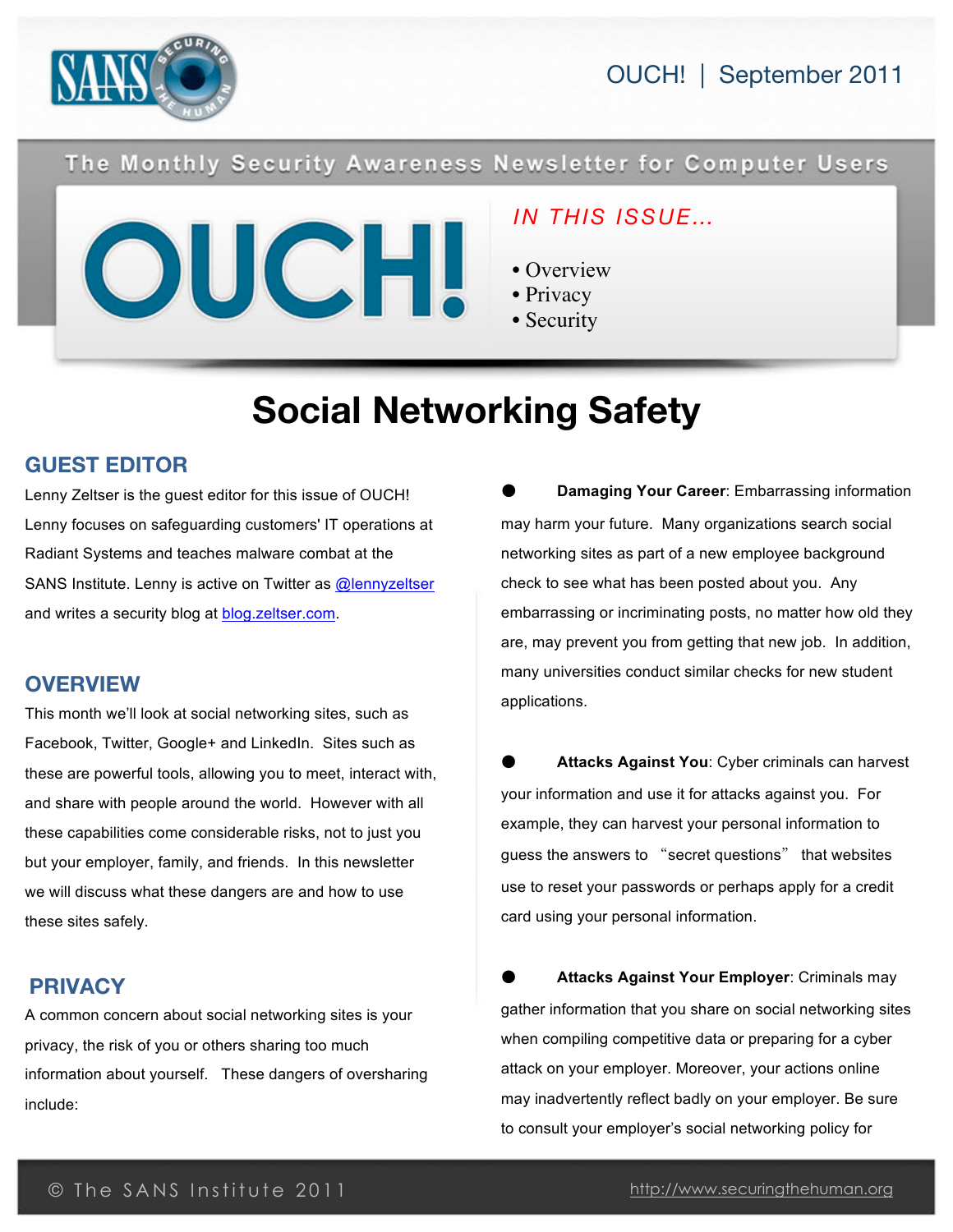### OUCH! | September 2011



# **Social Networking Safety**

guidelines on how you are expected to safeguard your organization's data and reputation.

The most effective way to protect yourself against these dangers is to be cautious about what information you post about yourself. Consider whether the data you are sharing now could be used against you some time later. Also, tighten the privacy settings of your social networking profile to limit who can see the personal information you might share on the site. Keep in mind that your data may be inadvertently leaked by the website or your friends, so it is best to assume that any information you post will at some point become public knowledge. Also, be aware of what others post about you. If you have friends posting information, pictures, or other data you do not want made public, ask them to remove it.

### **SECURITY**

In addition to being the source of damaging information leaks, social networking sites can be used as a platform for attacking your system or conducting scams. Here are some steps to protect yourself.

 **Login**: Protect your social networking account with a strong password. (See OUCH May 2011) Do not share this password with anyone or use it for other sites. In addition, some social networking sites, such as Facebook or Google+, support features for stronger authentication, such as using one-time passwords when logging in from public computers or using your phone as part of the login process. Enable these features where possible.



*Social networking sites are a powerful and fun tool, but be careful what you post and whom you trust.*

 **Encryption**: Many sites, such as Facebook, Google+, and Twitter, allow you to force all communications with the website to be encrypted (called HTTPS). Whenever possible, enable this option.

 **E-mail**: Be cautious when clicking on links in e-mail messages that claim to originate from a social networking site. Instead, access the site using a saved bookmark and check any messages or notifications using the website directly.